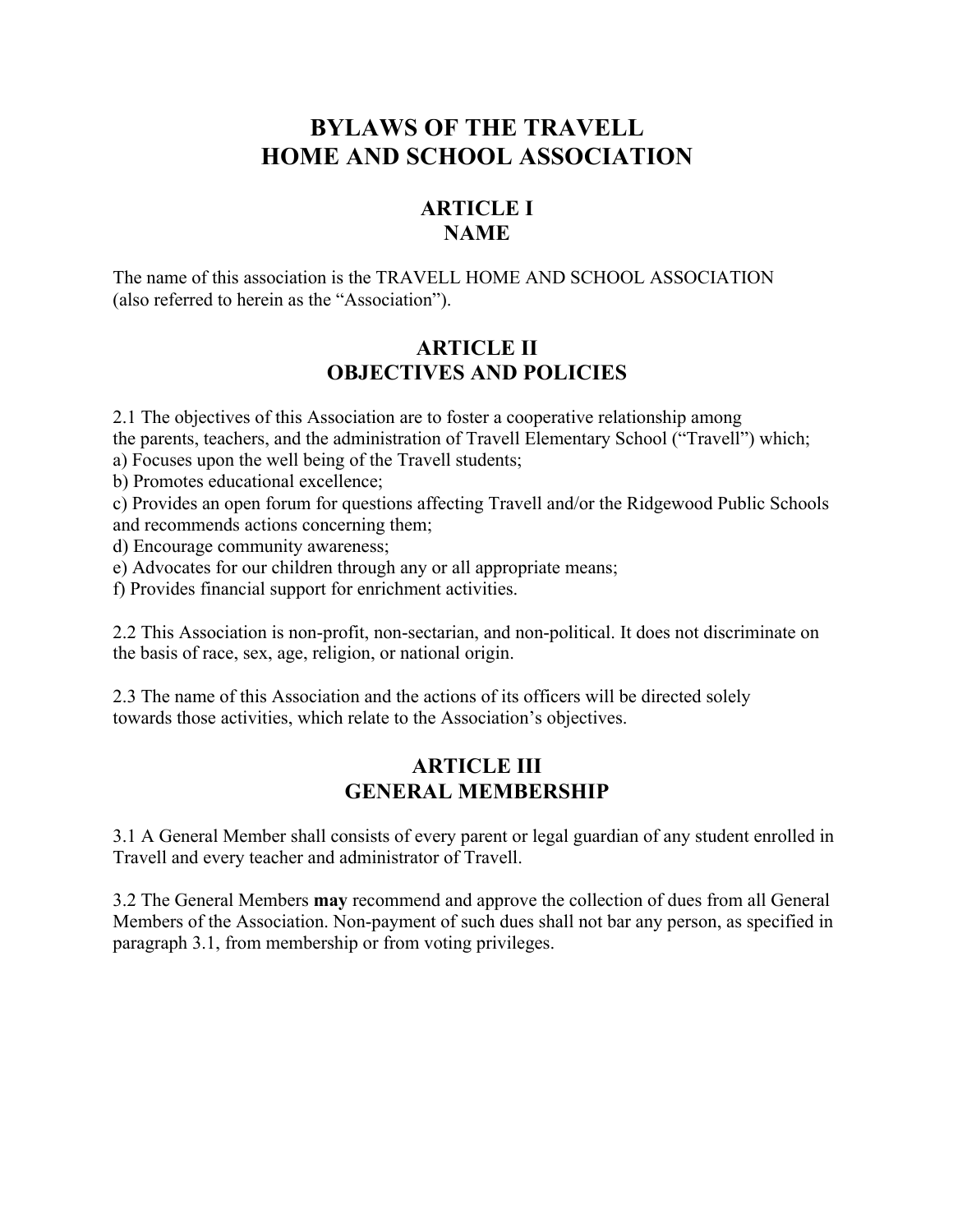### **ARTICLE IV MEETINGS**

4.1 The Executive Committee Meeting is a meeting of the officers of the Association and shall be held monthly from September to June, unless otherwise ordered by the President or the Principal.

4.2 A General Membership Voting Meeting is a meeting that shall require a necessary vote of the General Members. General Membership Meetings shall be held in October (budget), January and April (board slate for following year). An additional General Membership Voting Meeting may be called by the President or by the Executive Committee or upon written request of ten members of the Association. General Members, physically present**,** are eligible to vote at these General Membership Voting Meetings and a two-thirds majority vote will constitute approval for an act of the Association. There shall be no minimum number required to constitute a quorum.

4.3 An Association Meeting is a meeting that does not require a necessary vote of the General Members and shall be held in the following months: September, October, January, February, April and May, unless otherwise ordered by the Principal or by the Executive Committee. The General Members shall be invited to attend and all physically present, will be allowed to make motions and vote during the Association Meetings. A two-thirds majority vote will constitute an act of the Association.

4.4 Ten General Members shall constitute a quorum for the Association Meetings.

4.5 Special meetings may be called by the President, the Principal or by the Executive Committee or upon written request of ten (10) General Members of the Association to the President and the Principal. The purpose of this additional Association Meeting shall be stated in the call. At least three (3) days prior notice shall be given for the meeting. The General Members shall receive notice of the special meeting.

### **ARTICLE V OFFICERS**

5.1 The officers of the Association are: President or two Co-Presidents, Vice President or two Co-Vice Presidents, Vice President of Enrichment or two Co-Vice Presidents of Enrichment, Vice President of Fundraising or two Co-Vice Presidents of Fundraising, Treasurer and Assistant Treasurer, Recording Secretary, and Technical Secretary.

5.2 The duties of the officers shall be as follows:

a) President: Any reference to "President" in these Bylaws shall mean either the President or the Co-Presidents, as the case may be. The President shall call and preside at all meetings of the Executive Committee, the Association, and the General Membership and will be ex-officio member (by virtue or because of an office) of all committees except the Nominating Committee. He/She shall appoint chairpersons for all committees, except for the Nominating Committee, with the approval of the Executive Committee; shall attend meetings of the Federated Home and School Association; and shall perform all other duties usually pertaining to this office.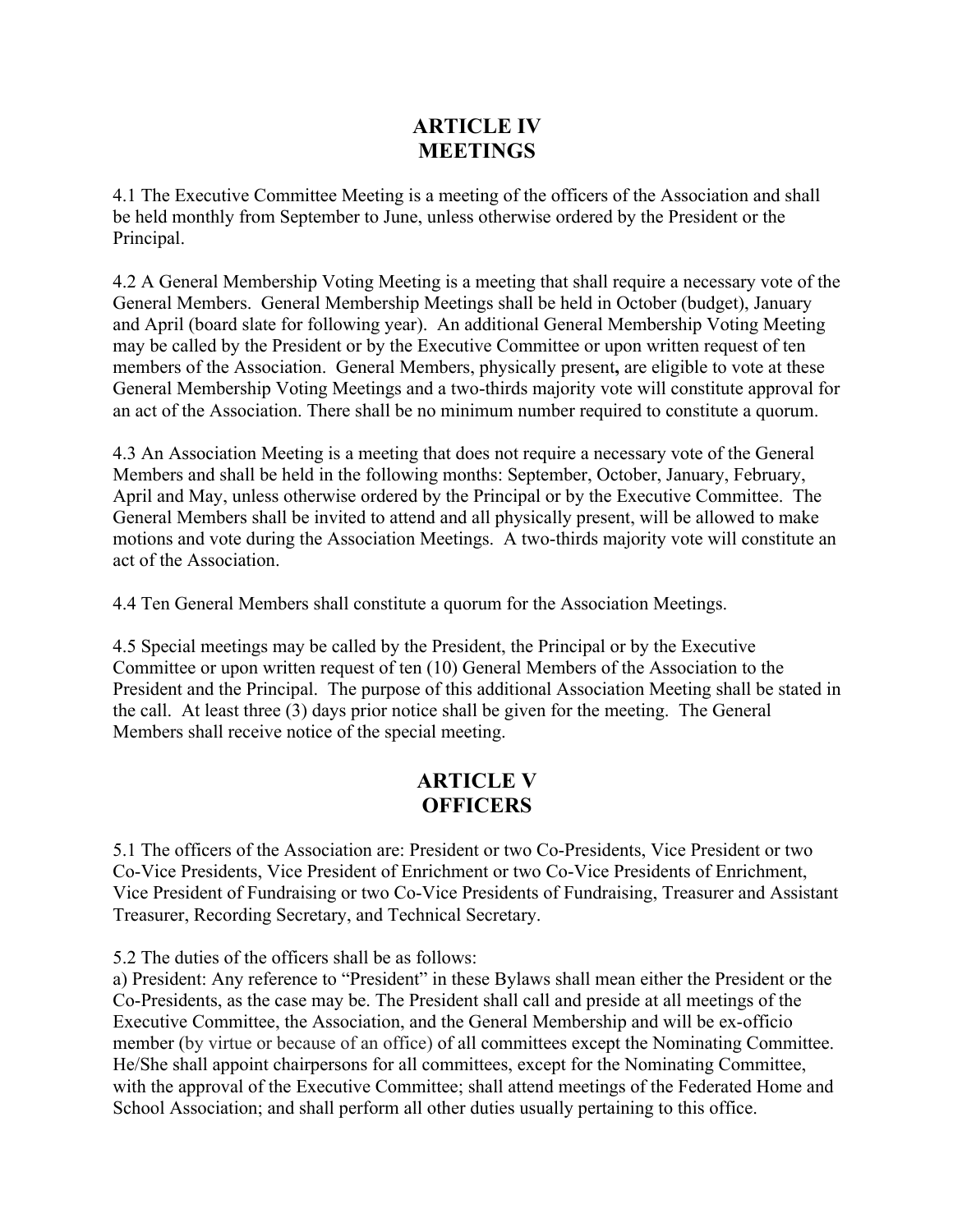b) Vice-President: Any reference to "Vice-President" in these Bylaws shall mean either the Vice-President or the Co-Vice-Presidents, as the case may be. The Vice-President will, in the absence of the President, preside at all meetings and otherwise carry out the duties of the President and shall have such other duties as the President may assign. He/She shall succeed to the Presidency in the event a vacancy occurs in that office and shall hold that office until the end of that term. c) Vice-President of Enrichment: Any reference to "Vice-President of Enrichment" in these Bylaws shall mean either the Vice-President of Enrichment or the Co-Vice-Presidents of enrichment, as the case may be. The Vice-President of Enrichment shall coordinate enrichment activities and shall perform such duties as the President may assign.

d) Vice-President of Fundraising**:** Any reference to "Vice-President of Fundraising" in these Bylaws shall mean either the Vice-President of Fundraising or the Co-Vice-Presidents of Fundraising, as the case may be. The Vice-President of Fundraising shall coordinate fundraising activities with fundraising committee chairpeople and shall perform such duties as the President may assign.

e) Treasurer and Assistant Treasurer: shall receive all monies of the Association; keep an accurate record of receipts and expenditures and pay out funds as approved in the budget. The Treasurers shall perform such other duties as the President may assign. The Assistant Treasurer shall serve his or her term in that office. The Treasurer and President shall propose an annual budget for the Association, shall prepare a monthly statement of accounts and expenditures and present the statement at the Association Meetings, shall inform event pricing, shall prepare a final financial statement at the end of the fiscal year for the Association, and shall perform such other duties as the President may assign.

f) Recording Secretary: The Recording Secretary will record the minutes from the Executive Committee Meeting and record, publish and make available the minutes from the Association Meeting and General Membership Voting Meetings. He/She shall maintain the By-Laws in accordance with the standards outlined in the 9th Edition of the Scott, Foresman Robert's Rules of Order Newly Revised. He/She, as requested by the President, shall prepare the agendas for the Association Meetings, shall maintain the calendar board on Fairfield Avenue, and shall perform such other duties as the President may assign.

g) Technical Secretary: The Technical Secretary is responsible for preparing, editing, and distributing to the Association the current Home and School electronic news. The Technical Secretary shall assist the President and Executive Committee with all correspondence and shall assist the Recording Secretary as needed. He/She shall perform such other duties as the President may assign through various technological media.

5.3 a) The election of officers for the next year shall be held at the April General Membership Voting Meeting. Election shall be by voice vote if there is only one candidate nominated for each office. If additional candidates are nominated by write in or from the floor at the April General Membership Voting Meeting, voting shall be by secret ballot.

b) To ensure a smooth transition from one school year to the next, the newly elected officers and the outgoing officers shall share responsibilities during May and June. The newly elected officers shall assume all duties as they relate to the forthcoming school year and the outgoing elected officers shall retain all duties as they relate to the current school year. Prior to taking office, the newly elected officers shall attend the June Executive Committee Meeting. Both the newly elected officers and the outgoing officers shall hold an Association Meeting in May. The newly elected officers shall then take full responsibility for the Association as of July 1**.**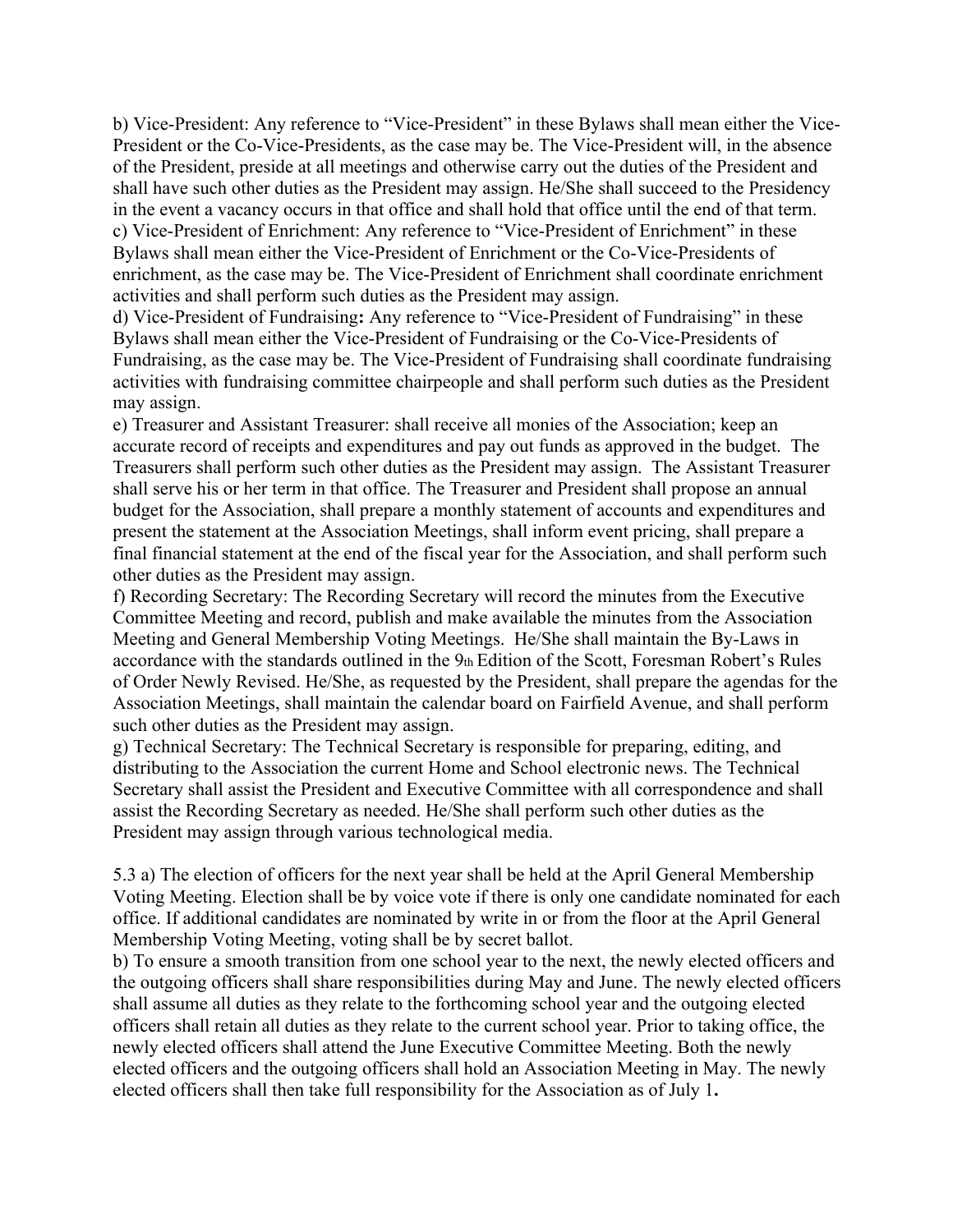5.4 Vacancies in Office: In the event of a vacancy occurring in an elected office, the vacancy shall be filled for the unexpired term by appointment of the President with the approval of the Association. If an officer is temporarily unable to perform his/her duty, the Executive Committee will appoint a temporary replacement.

5.5 Terms in Office: The officers shall be elected for a term of one year and no member shall hold more than one office at a time, and no member shall be eligible to serve more than two consecutive terms in the same office, unless the current officer agrees to serve an additional term and is voted on by a two-thirds majority vote at an Association Meeting. An officer who has served more than half a term**,** December 31st, is considered to have served a full term in that office.

5.6 Removal from Office: a) After thirty (30) days' prior written notice, and after an opportunity to be heard on the issues, any Officer may be removed from office by the affirmative vote of two-thirds of a majority of the Members present at the next Association Meeting. b) All vacancies may be filled by a two-thirds majority vote of the Members present at the next Association Meeting. Officers to fill vacancies shall be chosen from a slate submitted by the Nominating Committee (10) days in advance of the election to fill a vacancy. Nominations may also be accepted from the floor. Any Officer chosen to fill a vacancy shall be elected for the unexpired term of the vacating Officer.

## **ARTICLE VI COMMITTEES**

6.1 The elected Officers and the Principal comprise the Executive Committee. The Executive Committee shall have general supervision of the affairs of the Association between its Board Meetings, set the hour and place of meetings, and make recommendations to the General Membership. The Executive Committee shall have the power to transact necessary business between Association Meetings and conduct such business as may be referred to it by the General Membership and shall report its actions to the Association at the Association Meeting. The Executive Committee shall be subject to the orders of the Association and none of its acts shall conflict with actions taken by the Association and its Board.

6.2 Meetings of the Executive Committee are to be held monthly. Special meetings of the Committee may be called by the President, Vice President or the School Principal.

#### 6.3 Nominations and Elections of Officers:

a) The Nominating Committee shall consist of seven (7) people of which five (5) are appointed by the Executive Committee. Three (3) of the members of the Nominating Committee shall be members who are chairpersons and two (2) shall be from the General Membership at large. The Principal or acting Principal of Travell shall be appointed to the Nominating Committee with no reservations and a teacher of Travell shall be appointed to the Nominating Committee by the principal. The Executive Committee shall designate the Chairperson, who shall be an individual who served on the Nominating Committee in the previous year, and shall also nominate four (4) members for the Nominating Committee which shall include one returning member from the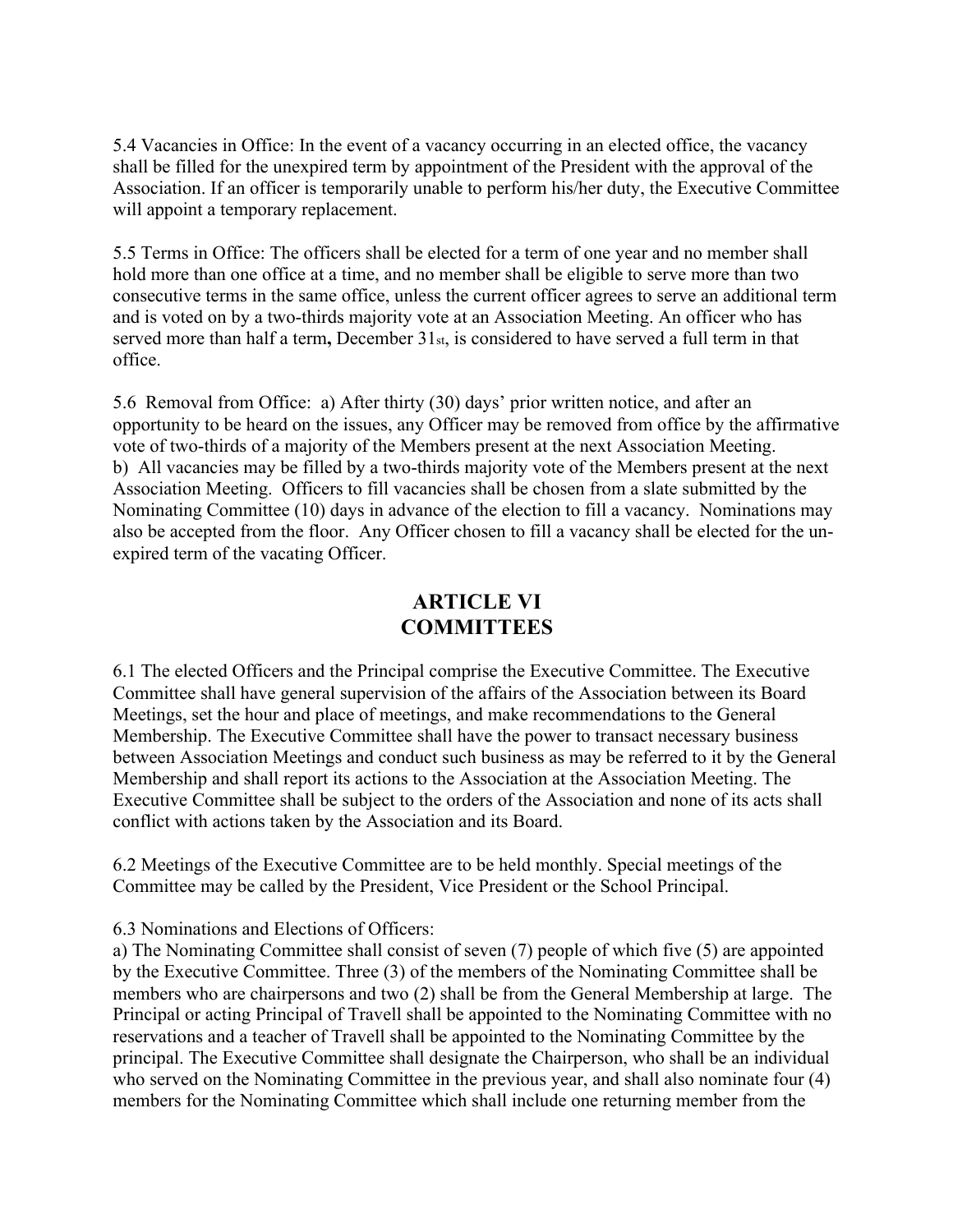preceding year's Nominating Committee, when possible. The Nominating Committee shall solicit the General Membership in their search for nominees. All nominees must be members of the Association and the consent of all candidates must be given before their names are placed in nomination. The Nominating Committee is required to nominate one candidate for each office and present their proposed slate to the General Membership.

b) The Nominating Committee will be named by October and shall report its nominations to the Association in February. The slate selected by the Committee shall be included in the notice of the April General Membership Voting Meeting, which shall be sent to all members at least three weeks prior to the General Membership Voting Meeting, if possible. Additional nominations received by the Recording Secretary in writing, two weeks prior to the election, must be placed on the ballot. Further nominations may be made from the floor at the April General Membership Voting Meeting provided that concurrently with such nominations a written consent of the nominee is submitted at the meeting.

6.4 There shall be such committees created by the Executive Committee as may be required to promote the objectives and interests of the Association. Chairpersons of these committees shall be appointed by the President and approved by the Executive Committee. These chairpersons shall select individual members for their respective committees. The chairpersons of all committees shall attend the Board Meetings and report to the Association on their committees. No proposed plan of action shall be undertaken without prior approval of the Association. Items purchased by the Association shall remain on Travell premises and shall not be taken off the premises without a written request submitted to the President or without prior approval by the Executive Committee. The outgoing chairpersons of committees shall submit to the President and/or Vice President, by the end of June, a summary of their work and completed binders. These summaries shall then be passed on to the incoming chairperson. As soon as practical after a new chairperson is selected, the incoming chairperson is required to meet with the previous chairperson.

#### **ARTICLE VII FINANCES**

7.1 The Treasurer will review with the Executive Board, a proposed budget at the September Executive Meeting and during the September General Membership Voting Meeting; the Treasurer shall distribute the proposed budget. Two (2) weeks prior to the October General Membership Voting Meeting, the budget shall be distributed for review. Any proposed changes to the distributed proposed budget, shall be presented and discussed prior to voting at the October General Membership Voting Meeting. At the October General Membership Voting Meeting, the final proposed budget shall be voted upon.

7.2 Check signing privileges are given to the President, the Treasurer, and Assistant Treasurer of the Executive Committee. One signature shall be required for all checks under \$2,000.00. For all checks in the amount of \$2,000.00 or greater two signatures are required.

7.3 The fiscal year shall extend from July 1 until June 30 the following year.

7.4 At the close of each fiscal year, the financial books and records of the Association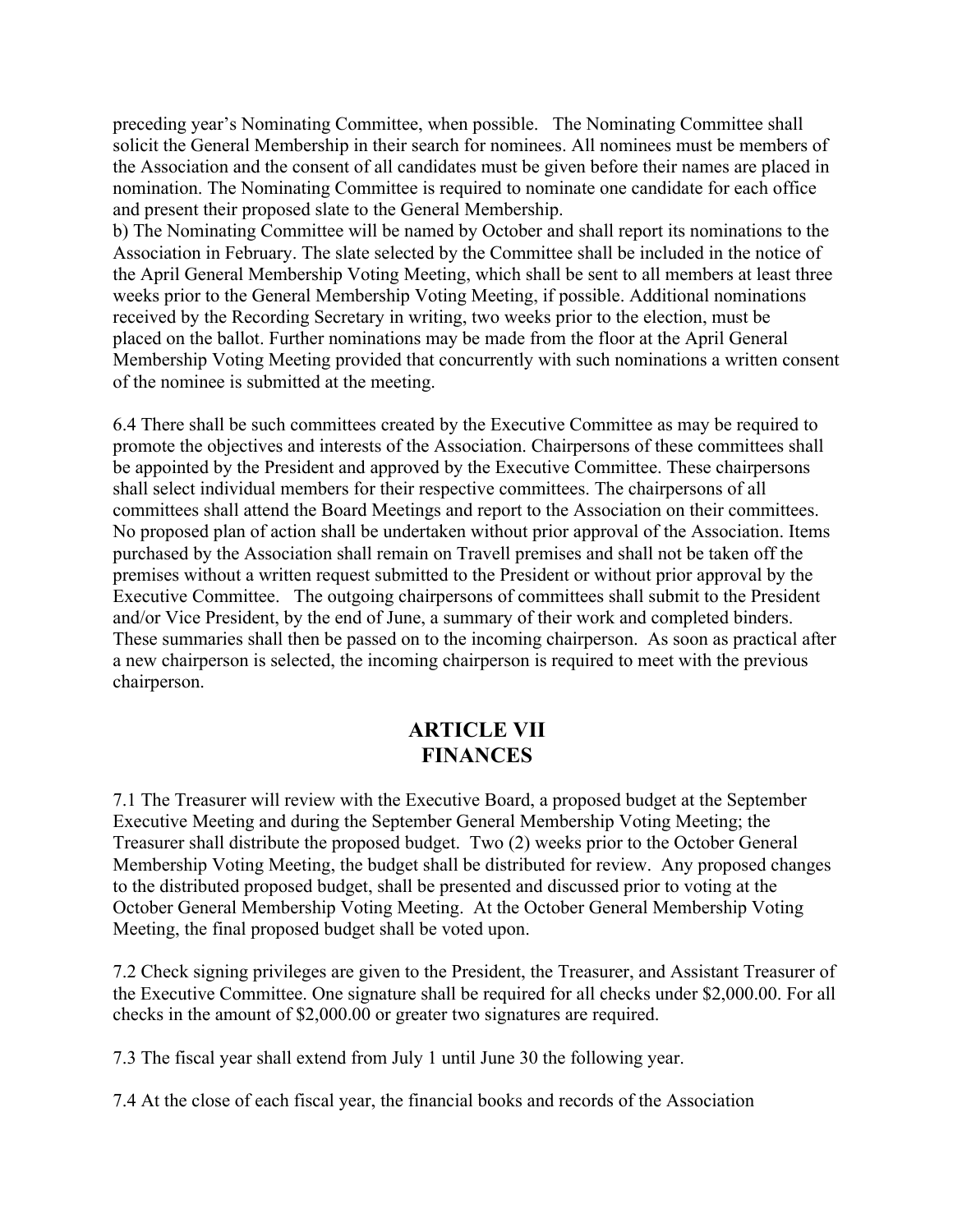shall be audited if the gross revenue (i.e. sale of Scrip, wrapping paper, etc.) exceeds \$250,000 for the year.

7.5 All funds accumulated at the end of the fiscal year will be disbursed when practical in accordance with the objectives and policies of the Association.

7.6 A cash flow reserve fund of \$12,000 shall be maintained when practical. The purpose of this reserve is to ensure the Treasurer and Assistant Treasurer meet the obligations of the Association.

7.7 Committee chairperson expenditures may not exceed the budgeted amount for their committee in the annual budget unless otherwise approved by the Executive Committee. Immediately upon Committee chairperson becoming aware of exceeding the budgeted amount, Committee chairperson shall notify the President, Treasurer and Assistant Treasurer. At the following Association Meeting, the exceeded budgeted amount shall be included on the agenda.

7.8 All anticipated expenditures in excess of \$250 shall require prior Executive Committee approval.

7.9 All funds from the approved budget that were not spent during the current fiscal year shall be appropriated by the Executive Committee in accordance with the Association objectives.

# **ARTICLE VIII PARLIAMENTARY PROCEDURE**

The rules contained in the 9th Edition of the Scott, Foresman Robert's Rules of Order Newly Revised govern the Association in all cases to which they are applicable with these by-laws and any special rules of order the General Membership may adopt.

### **ARTICLE IX AMENDMENTS**

These by-laws may be amended at any Association Meeting by a two-thirds majority vote of all Members attending any Association Meeting, provided that notice of the character of the proposed amendment shall have been given to the Members at least ten (10) days before such amendment is voted upon. Such amendments shall be consistent with the purpose, objectives and intentions of the Association.